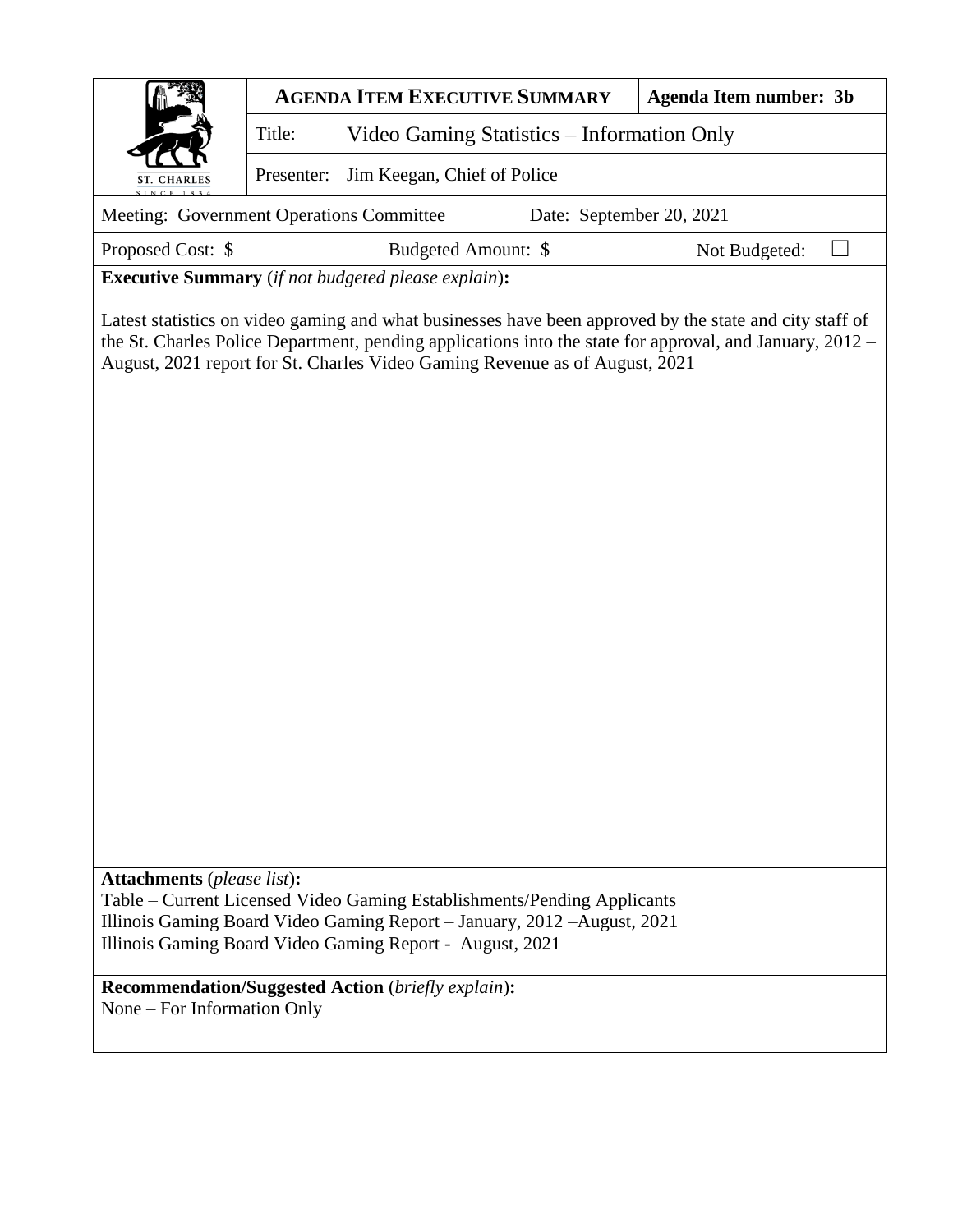# **City of St. Charles Video Gaming Statistics August, 2021**

|     | LICENSED ESTABLISHMENTS         | <b>CORPORATION NAME</b>                | <b>ADDRESS</b>               |             |
|-----|---------------------------------|----------------------------------------|------------------------------|-------------|
| 1.  | Alexanders Café                 | Alexanders Café, Inc.                  | 1650 W. Main St.             | St. Charles |
| 2.  | Alibi Bar & Grill               | Alibi Bar & Grill, Ltd.                | 12 N. 3rd St.                | St. Charles |
| 3.  | Alley 64                        | Alley 64, Inc.                         | 212 W. Main St.              | St. Charles |
| 4.  | Arcada Theatre                  | Onesti Entertainment Corp.             | 105 E Main St.               | St. Charles |
| 5.  | Rookies 1, All American Pub     | BK & MM Ventures, LLC                  | 1545 W. Main St.             | St. Charles |
| 6.  | Charlie Fox's Pizzeria & Eatery | Charlie Fox's Pizzeria & Eatery, LLC   | 3341 W. Main Street, #7      | St. Charles |
| 7.  | The Crazy Fox Bar & Grille      | Crazy Fox, LLC                         | 104 E. Main St               | St. Charles |
| 8.  | The Filling Station             | Health Nuts, Ltd.                      | 300 W. Main St.              | St. Charles |
| 9.  | St. Charles Bowl                | LA Manson Corp.                        | 2520 W. Main St              | St. Charles |
| 10. | <b>Second Street Tavern</b>     | Mark VII Hospitality, Ltd.             | 221 S. 2nd Street            | St. Charles |
| 11. | Brown's Chicken                 | NLHM, Inc.                             | 1910 Lincoln Highway         | St. Charles |
| 12. | The Evergreen Pub & Grill       | Northwoods Pub and Grill, LLC          | 1400 W. Main St              | St. Charles |
| 13. | R House                         | SCMC Enterprises, Inc.                 | 214 W. Main Street           | St. Charles |
| 14. | Riverside Pizza & Pub           | Riverside Pizza, Inc.                  | 102 E. Main St               | St. Charles |
| 15. | Spotted Fox Ale House           | St. Charles Sports LLC                 | 3615 E. Main St.             | St. Charles |
| 16. | Tap House Grill                 | Tap House Grill St. Charles, LLC       | 3341 W. Main St.             | St. Charles |
| 17. | St. Charles Moose Lodge 1368    | St Charles Moose Lodge 1368            | 2250 W. Rt. 38               | St. Charles |
| 18. | Throwbacks Sports Bar           | Jay's & N Inc.                         | 1890 W. Main Street          | St. Charles |
| 19. | <b>Yummy Place</b>              | Yummy Place Burrito Los Asaderos, Inc. | 2400 E. Main Street          | St. Charles |
| 20. | Bogart's Bar                    | EL ELLE SEA, LLC                       | 219 W. Main Street           |             |
|     | PENDING ESTABLISHMENTS          | <b>CORPORATION NAME</b>                | <b>ADDRESS</b>               |             |
| 1.  | Salerno's on the Fox            | Salerno and Sons, Inc.                 | 320 N 2 <sup>nd</sup> Street | St. Charles |
| 2.  | C&A Management Group LLC        | Flagship on The Fox                    | 100 S Riverside Ave.         | St. Charles |
|     |                                 |                                        |                              |             |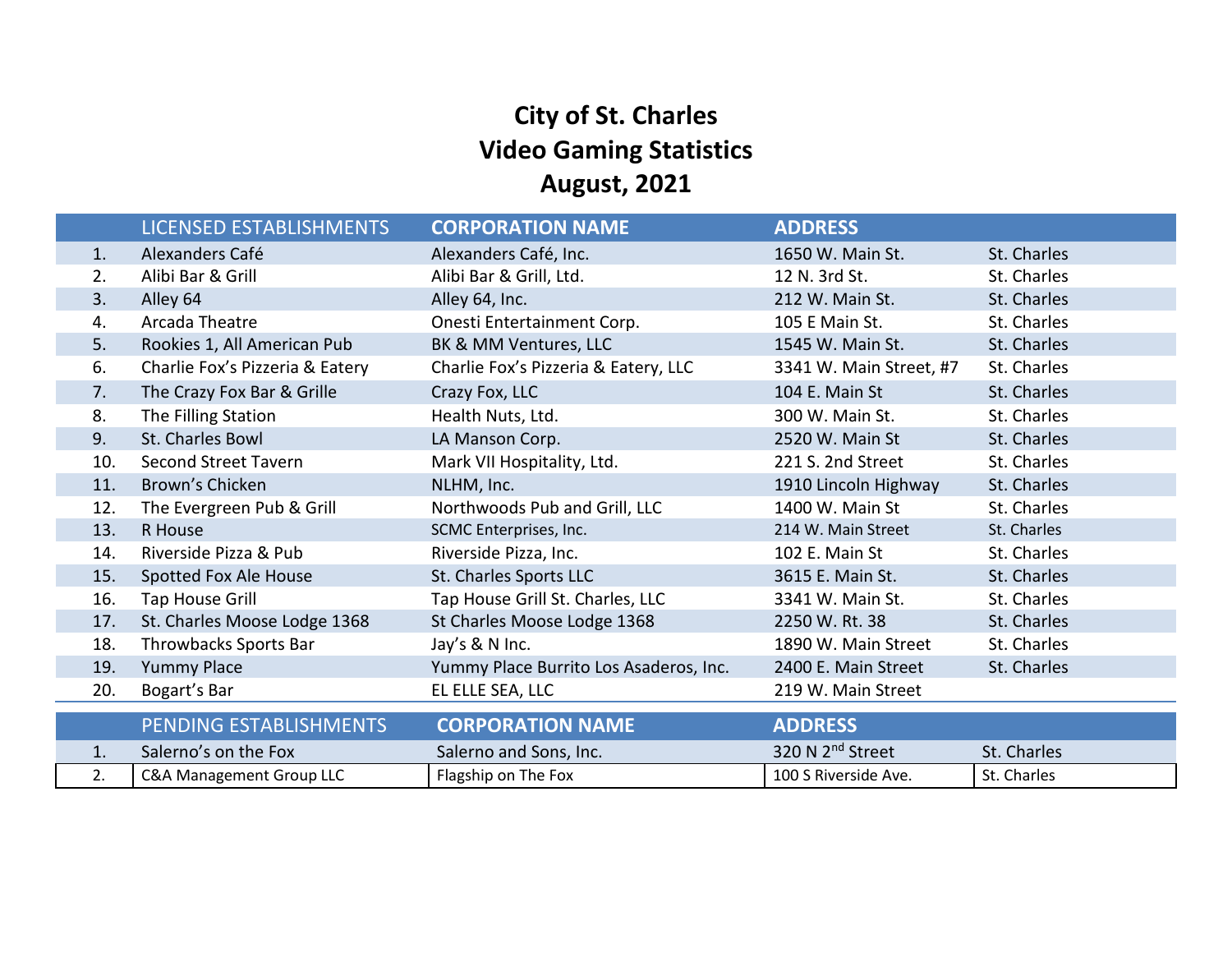## **ILLINOIS GAMING BOARD VIDEO GAMING REPORT**

9/15/2021

8:31 am

### *St. Charles*

#### **August 2021**

|                      |                                                  |                          |                     | <b>VGT Wagering Activity</b> |                |                                        | <b>VGT Income</b> |                  |                               | <b>VGT Tax Distribution</b> |                       |                              |
|----------------------|--------------------------------------------------|--------------------------|---------------------|------------------------------|----------------|----------------------------------------|-------------------|------------------|-------------------------------|-----------------------------|-----------------------|------------------------------|
| <b>Municipality</b>  | Establishment                                    | License<br>Number        | <b>VGT</b><br>Count | Amount<br>Played             | Amount<br>Won  | <b>Net Wagering</b><br><b>Activity</b> | Funds In          | <b>Funds Out</b> | <b>Net Terminal</b><br>Income | NTI Tax                     | <b>State</b><br>Share | <b>Municipality</b><br>Share |
| <b>St. Charles</b>   | Alley 64, INC.                                   | 160702383                | 6                   | \$871,797.92                 | \$794,117.81   | \$77,680.11                            | \$261,378.00      | \$183,697.89     | \$77,680.11                   | \$26,411.19                 | \$22,527.19           | \$3,884.00                   |
| <b>St. Charles</b>   | BK & MM VENTURES LLC                             | 160702415                | 6                   | \$617,448.13                 | \$570,857.70   | \$46,590.43                            | \$180,151.00      | \$133,560.57     | \$46,590.43                   | \$15,840.72                 | \$13,511.20           | \$2,329.52                   |
| <b>St. Charles</b>   | CHARLIE FOX'S PIZZERIA & EATERY LLC              | 200701085                | $\overline{4}$      | \$11,675.45                  | \$10,204.11    | \$1,471.34                             | \$3,054.00        | \$1,582.66       | \$1,471.34                    | \$500.23                    | \$426.67              | \$73.56                      |
| <b>St. Charles</b>   | CRAZY FOX. LLC                                   | 170701805                | 6                   | \$299,898.34                 | \$268,664.35   | \$31,233.99                            | \$100,329.00      | \$69,094.56      | \$31,234.44                   | \$10,619.81                 | \$9,058.08            | \$1,561.73                   |
| <b>St. Charles</b>   | HEALTH NUTS, LTD.                                | 180702391                | 5                   | \$208,903.07                 | \$196,423.53   | \$12,479.54                            | \$83,344.00       | \$70,864.84      | \$12,479.16                   | \$4,242.93                  | \$3,618.97            | \$623.96                     |
| <b>St. Charles</b>   | Jay's & N Inc.                                   | 190704088                | 6                   | \$219,033.63                 | \$201,543.08   | \$17,490.55                            | \$69,335.00       | \$51,845.25      | \$17,489.75                   | \$5,946.52                  | \$5,072.03            | \$874.49                     |
| <b>St. Charles</b>   | L. A. MANSON CORPORATION                         | 160703156                | 6                   | \$153,506.83                 | \$136,483.17   | \$17,023.66                            | \$47,731.00       | \$30,707.10      | \$17,023.90                   | \$5,788.14                  | \$4,936.94            | \$851.20                     |
| St. Charles          | MARK VII HOSPITALITY LIMITED                     | 170702225                | 6                   | \$759,038.75                 | \$706,943.79   | \$52,094.96                            | \$214,844.00      | \$162,749.24     | \$52,094.76                   | \$17,712.31                 | \$15,107.56           | \$2,604.75                   |
| <b>St. Charles</b>   | NLHM Inc.                                        | 160702847                | 6                   | \$142,360.18                 | \$129,979.47   | \$12,380.71                            | \$44,870.00       | \$32,489.29      | \$12,380.71                   | \$4,209.47                  | \$3,590.43            | \$619.04                     |
| <b>St. Charles</b>   | Northwoods Pub & Grill Inc.                      | 160702493                | 5                   | \$459,066.04                 | \$430,161.68   | \$28,904.36                            | \$157,650.00      | \$128,745.64     | \$28,904.36                   | \$9,827.48                  | \$8,382.26            | \$1,445.22                   |
| <b>St. Charles</b>   | Onesti Entertainment Corporation                 | 160703007                | 6                   | \$23,110.16                  | \$20,912.24    | \$2,197.92                             | \$7,872.00        | \$5,674.08       | \$2,197.92                    | \$747.27                    | \$637.38              | \$109.89                     |
| <b>St. Charles</b>   | Riverside Pizza, Inc.                            | 160702553                |                     | \$439,454.70                 | \$407,091.80   | \$32,362.90                            | \$140,755.00      | \$108,392.10     | \$32,362.90                   | \$11,003.40                 | \$9,385.25            | \$1,618.15                   |
| <b>St. Charles</b>   | SAINT CHARLES SPORTS. LLC                        | 160702605                | 5                   | \$289,975.77                 | \$272,959.86   | \$17,015.91                            | \$77,393.00       | \$60,377.07      | \$17,015.93                   | \$5,785.39                  | \$4,934.60            | \$850.79                     |
| <b>St. Charles</b>   | SCMC ENTERPRISES, INC.                           | 190702660                | 5                   | \$24,933.99                  | \$22,686.89    | \$2,247.10                             | \$9,328.00        | \$7,081.08       | \$2,246.92                    | \$763.94                    | \$651.60              | \$112.34                     |
| <b>St. Charles</b>   | St. Charles Lodge No. 1368, Loyal Order of Moose | 160802392                | 5                   | \$98,391.11                  | \$87,199.48    | \$11,191.63                            | \$37,525.00       | \$26,333.37      | \$11,191.63                   | \$3,805.18                  | \$3,245.59            | \$559.59                     |
| <b>St. Charles</b>   | TAP HOUSE GRILL ST. CHARLES, LLC                 | 170702248                |                     | \$365,426.38                 | \$329,189.65   | \$36,236.73                            | \$120,174.00      | \$83,937.37      | \$36,236.63                   | \$12,320.52                 | \$10,508.68           | \$1,811.84                   |
| <b>St. Charles</b>   | YUMMY PLACE BURRITO LOS ASADEROS INC.            | 190700390                | 5                   | \$205,783.18                 | \$188,258.26   | \$17,524.92                            | \$50,985.00       | \$33,460.03      | \$17,524.97                   | \$5,958.47                  | \$5,082.23            | \$876.24                     |
| <b>REPORT TOTAL:</b> |                                                  | <b>17 Establishments</b> | 93                  | \$5,189,803.63               | \$4,773,676.87 | \$416,126.76                           | \$1,606,718.00    | \$1,190,592.14   | \$416,125.86                  | \$141,482.97                | \$120,676.66          | \$20,806.31                  |